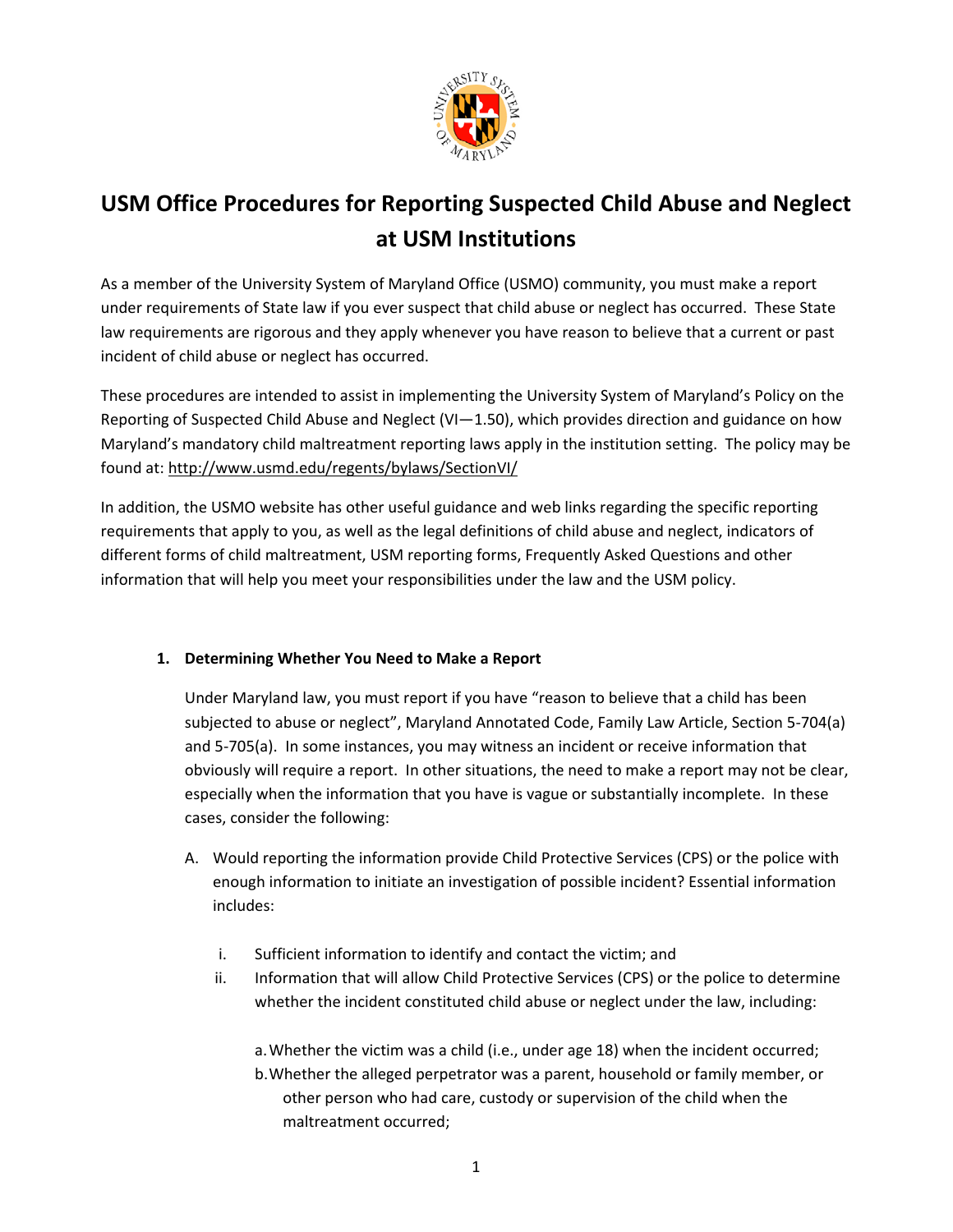- c.Whether the child was injured, harmed or at substantial risk of harm as a result of the alleged maltreatment.
- B. In the absence of this information, you are not required to report the incident, but you still should consider making a report if you genuinely suspect that it was child abuse or neglect.
	- i. The decision to make a report is appropriate, and protected under the law and the policy, as long as it is made in good faith.
	- ii. Child Protective Services (CPS) encourages individuals, who have **any** genuine suspicion that child abuse or neglect may have occurred, to report it.
- C. If you have any concerns or doubts as to whether to report an incident, feel free to direct any questions to Child Protective Services (CPS) or to consult with the Chancellor's Designee for the reporting of child abuse or neglect for the USMO (USMO designee): JoAnn Goedert, Assistant Vice Chancellor, jgoedert@usmd.edu, 301-445-1921. Also the "Frequently Asked Questions about Reporting Suspected Child Abuse in the USM" on our website may provide you with helpful guidance.

### **2. Making a Report**

- A. Call the Child Protective Services (CPS) Hotline or the police in the locality where the suspected abuse or neglect took place as soon as possible.
	- i. A link to local Child Protective Services Reporting Hotline Numbers appears on the CPS website at: http://www.dhr.state.md.us/cps/address.php
	- ii. You can report to the police by calling 911.
	- iii. If you are unsure of the location where the suspected maltreatment occurred, call CPS or the police in Prince George's county.

#### **Always call 911 immediately if you witness child abuse or neglect actually taking place.**

- B. After making a report to Child Protective Services (CPS), also promptly inform JoAnn Goedert, the USMO Designee to receive reports of suspected child abuse and neglect (jgoedert@usmd.edu or ext. 1921), if:
	- i. You are a professional employee and you learn of the maltreatment in the course of your duties at the USMO; or
	- ii. The abuse or neglect involves:
		- a. A USM employee, contractor, volunteer or student;
		- b. An incident on USM property; or
		- c. An incident that took place in connection with a USM‐sponsored or recognized program or activity.

#### **3. Submitting a Written Report**

If you are a professional employee who makes a report in the course of your work duties, you must follow up your oral report with a written report within 48 hours of when you suspected that an incident of abuse or neglect occurred.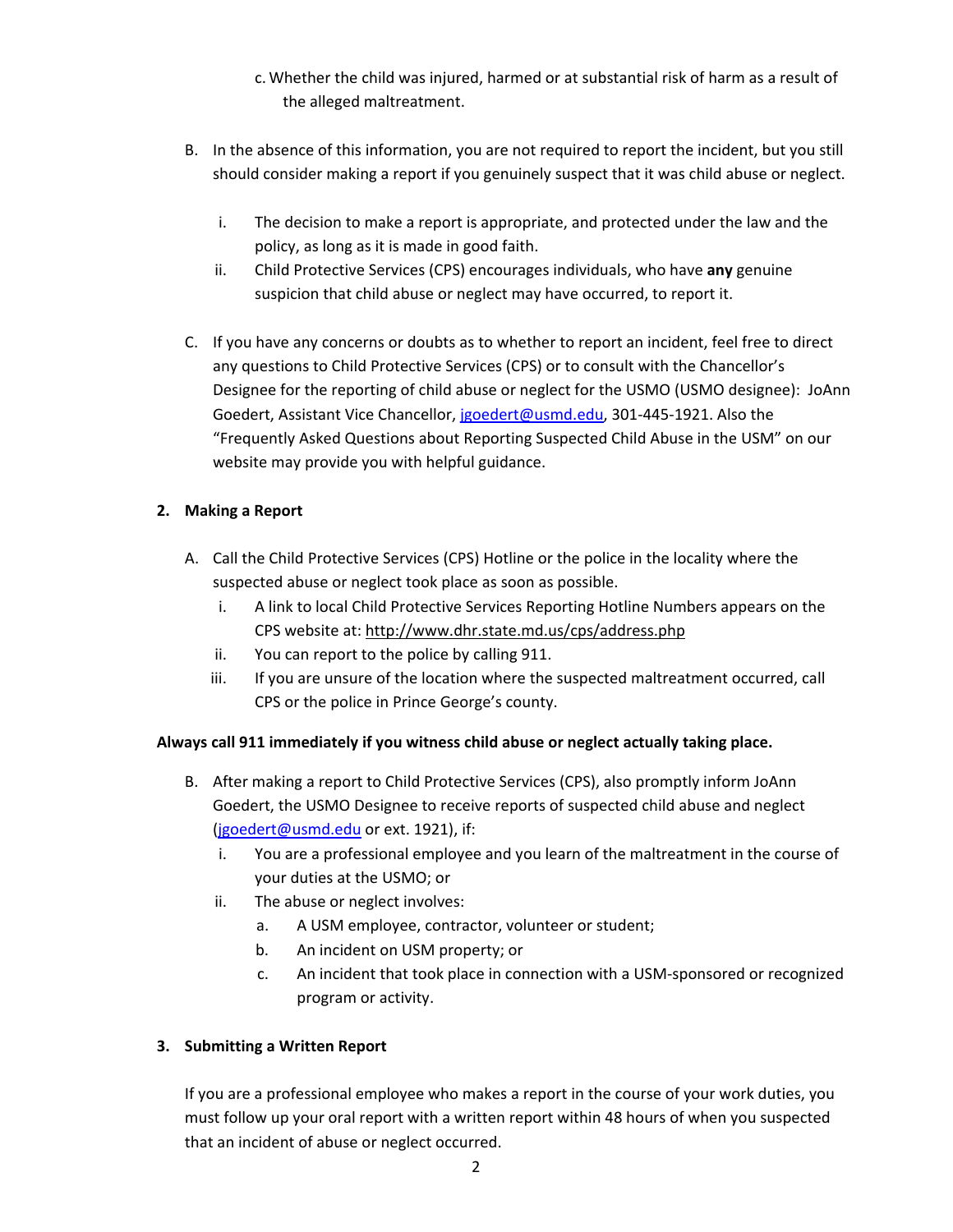- A. Please use the USM Form "University System of Maryland Report of Suspected Child Abuse or Neglect" for reporting child abuse/neglect, which appears on the USM website.
- B. Although only USM professional employees are required to submit a written report, other individuals are encouraged to complete and submit the form if they suspect child abuse or neglect.
- C. This form should be sent to Child Protective Services (CPS) and the local state's attorney, and, if appropriate, under Section 2.B to the USMO Designee.
- D. Every effort should be made by those making a report to protect the privacy of the child, the child's family and the information exchanged. Reports should be sent in a sealed envelope marked "confidential."

#### **4. Necessary Information**

- A. Reports should include all of the following information, to the extent that it is known, by the individual reporting:
	- i. the name, age, address and whereabouts of the child;
	- ii. the name and address of the child's parents or other caregiver;
	- iii. the nature and extent of the suspected maltreatment;
	- iv. any other information that may help in identifying the abuser or neglector or determine the cause.
- B. The reporter is only required to report information that is either witnessed by you, disclosed to you, or which you have learned as part of your regular professional responsibilities (e.g., a health care practitioner's review of medical reports or records).
	- i. You are **not** expected or encouraged to interview the child or conduct any independent inquiry into the incident or disclosure that led to the belief that abuse or neglect has occurred. Reporters should not initiate their own investigation of the alleged maltreatment.
	- ii. In some cases, you will not have sufficient information to complete the form. Simply report the information that you have and leave the other items blank.
- C. While you are personally responsible for reporting suspected child maltreatment, duplicative reporting is not required under the law or USM policy in these situations:
	- i. If you are a USMO employee working at a location off-campus where the law requires that you report suspected abuse or neglect to the head of that facility (e.g., a K‐12 education professional on the premises of a public school), you are only required to report the suspected maltreatment to Child Protective Services (CPS) and the head of that facility, not to USMO Designee, unless the suspected abuser or neglector is an employee, contractor or volunteer of the institution.
	- ii. If you and another USM colleague develop a reason to believe that child abuse or neglect has occurred in the process of your work together (e.g., as members of a collaborative team, or through an employee/supervisor relationship), you may file a single, joint report.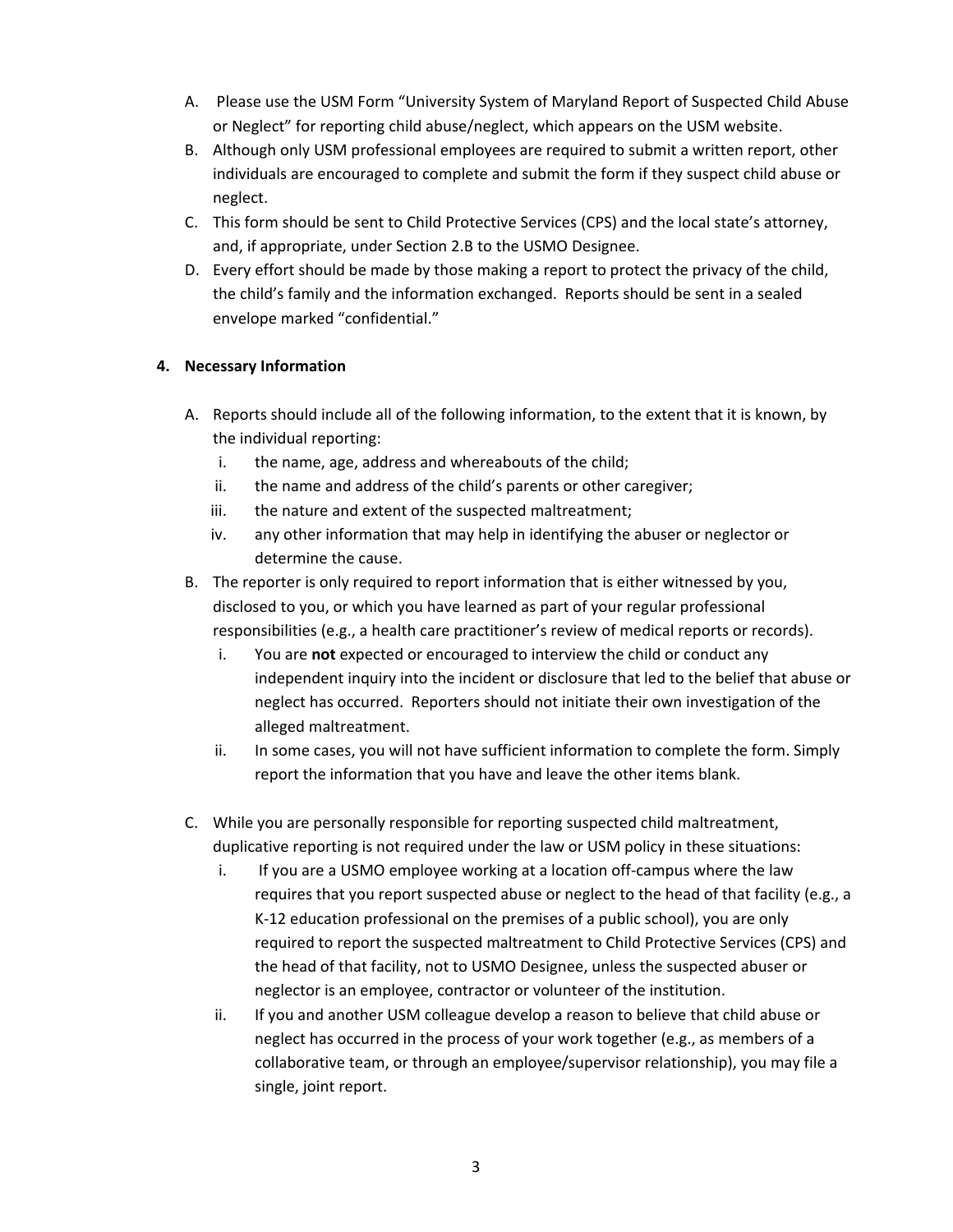iii. If a disclosure of past abuse or neglect is made in a public group setting (e.g., in class or at a campus event), the individual(s) responsible for convening the group or event is responsible for making the report on behalf of the other attendees.

#### **5. Reporting Follow‐Up**

- A. Depending upon the specific circumstances of the alleged child maltreatment, you may be contacted by Child Protective Services (CPS) or the USMO Designee for more information after making a report.
- B. Your identity as a reporter of suspected child abuse or neglect will be kept confidential by both Child Protective Services (CPS) and the USMO.
- C. Maryland law and USM policy offer immunity from reprisal to any member of the USM community for making a good faith report of child maltreatment.
- D. Under State and Federal child abuse confidentiality laws, it is possible that you will not be informed of the results of the child maltreatment investigation that was initiated in response to your report. If you are not contacted by Child Protective Services (CPS) or USMO Designee, please do not assume that the concern which you reported was not investigated or addressed.
- E. By following the provisions of the USM policy and these procedures in good faith, you will have met your obligations under the law and the policy to report suspected child maltreatment.

#### **6. Special Concerns when Reporting Past Abuse Disclosed by an Adult Victim**

Under the official Attorney General's Opinion interpreting Maryland's child abuse reporting laws, http://www.oag.state.md.us/Opinions/1993/78oag189.pdf, Maryland citizens are required to follow the State's reporting requirements for suspected child abuse or neglect, even if you learn about the maltreatment for the first time from an **adult** victim who was under the age of 18 when the incident occurred. Members of the USM community are obligated to follow this requirement.

- A. The reporting requirements are the same for information about past abuse. According to Child Protective Services (CPS), these reports are important to "**determine whether children in the household or care of the alleged abuser or neglector are currently in need of protection."** (Department of Human Resources Circular Letter SSA 95‐14).
- B. In many instances of past abuse disclosed by an adult victim, the information disclosed to you may be incomplete.
	- i. Use the guidance in Section 1 of these procedures to determine whether the information is sufficient to make a report.
	- ii. Once again, it is not necessary for you to approach or interview the victim to obtain additional information. Simply report the information that you do have available, especially any information that helps CPS to determine whether children currently are at risk of abuse or neglect: